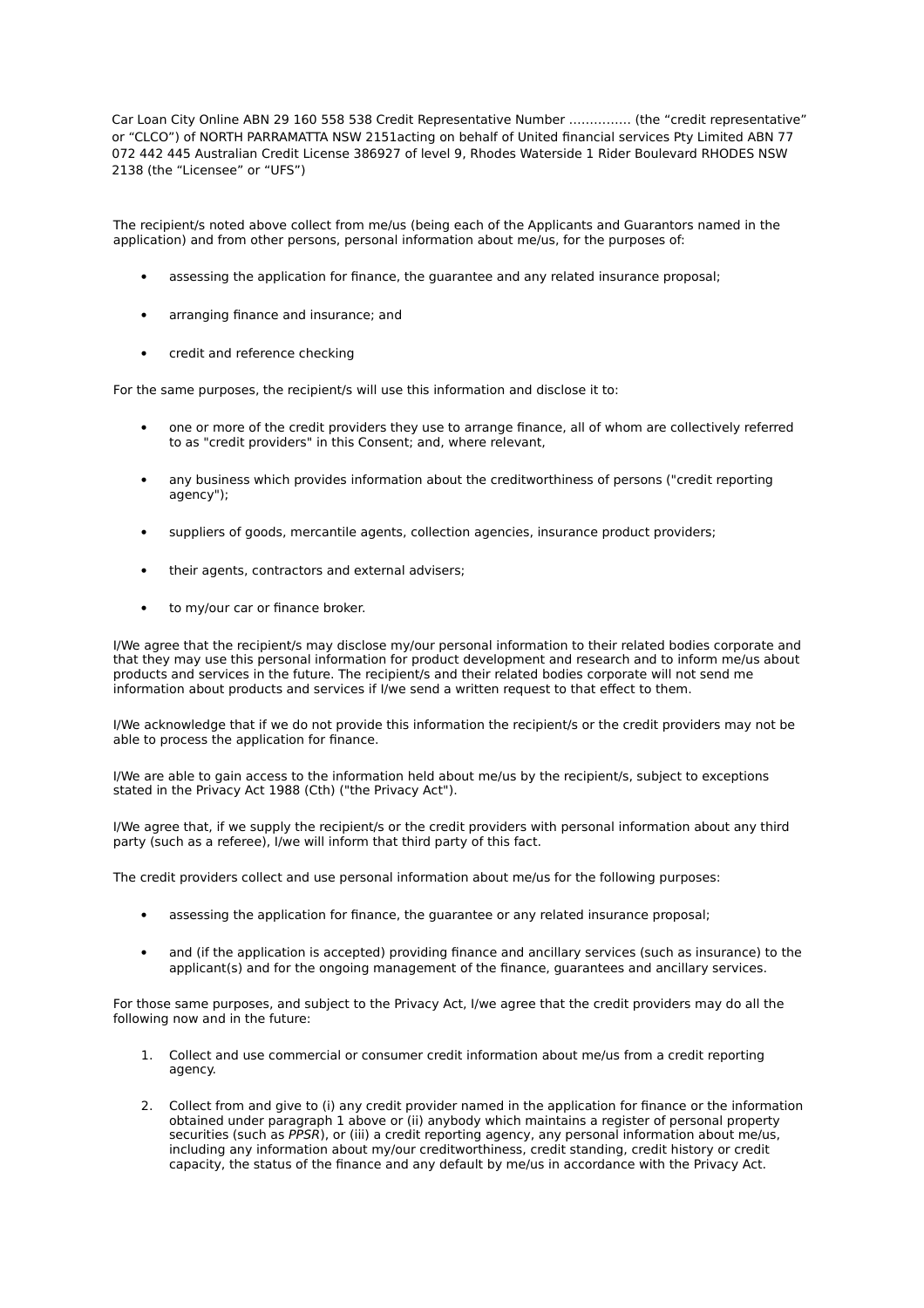- 3. Collect from and give to any sources disclosed in the application for finance, personal information about me/us.
- 4. Give to any guarantoror proposed guarantor of the application for finance, any information about the finance (including personal information about me/us) now or at any time in the future.
- 5. Collect from and disclose personal information about me/us to the credit provider's agents, contractors, and external advisers as well as to suppliers of goods, mercantile agents, collection agencies and insurance product providers, and my/our car or finance broker.
- 6. Disclose to the recipient/s any credit decision made by the credit providers concerning my/our application for finance.

The credit provider who provides me/us with finance may also seek my/our consent to other acts of collection, disclosure and use of personal information about me/us.

In this Consent, "personal information" has the same meaning as in the Privacy Act and includes sensitive information (eg health information).

## **HOW TO CONTACT US**

Car Loan City Online ABN 29 160 558 538 of NORTH PARRAMATTA NSW 2151 Ph:02 9126 3334 Fax: 02 8072 1342 Mob: 0424 987 177 Email: [enquiries@clconline.com.au](mailto:enquiries@clconline.com.au) ; and

United Financial Services Pty Ltd ABN 77 072 442 445 Australian credit licence 386927 ("UFS") of Level 9, Rhodes Waterside, 1 Rider Boulevard Rhodes NSW 2138 Phone: (02) 9395 4222 Fax: (02) 9395 4299 Email: [enquiries@ufsnsw.com.au](mailto:enquiries@ufsnsw.com.au)

## **Electronic Communications Consent**

- 1. You consent to Car Loan City Online and United Financial Services Pty. Limited, or any other party associated with this loan application, communicating electronically with you. You nominate and authorise us to act on instructions we have received electronically. This consent and authority will apply to all communications permitted to take place electronically by law including but not limited to:
	- o notices and disclosure documents from us to you about your credit application;
	- o credit contract documents;
	- o variations to the credit contract; and
	- o notices from you to us.
- b. We will rely on this consent to communicate with you by:
	- o electronic mail ("e-mail") to the e-mail address that you have notified to us;
	- o making a notice available for you to access on our website;
	- o any other method of electronic communication; and/or
	- o ordinary mail to the address on our records. For example, we will send an email to your email address to give you our Credit Guide.
	- b. By giving this consent, we are no longer required to send you notices or other documents in paper form.